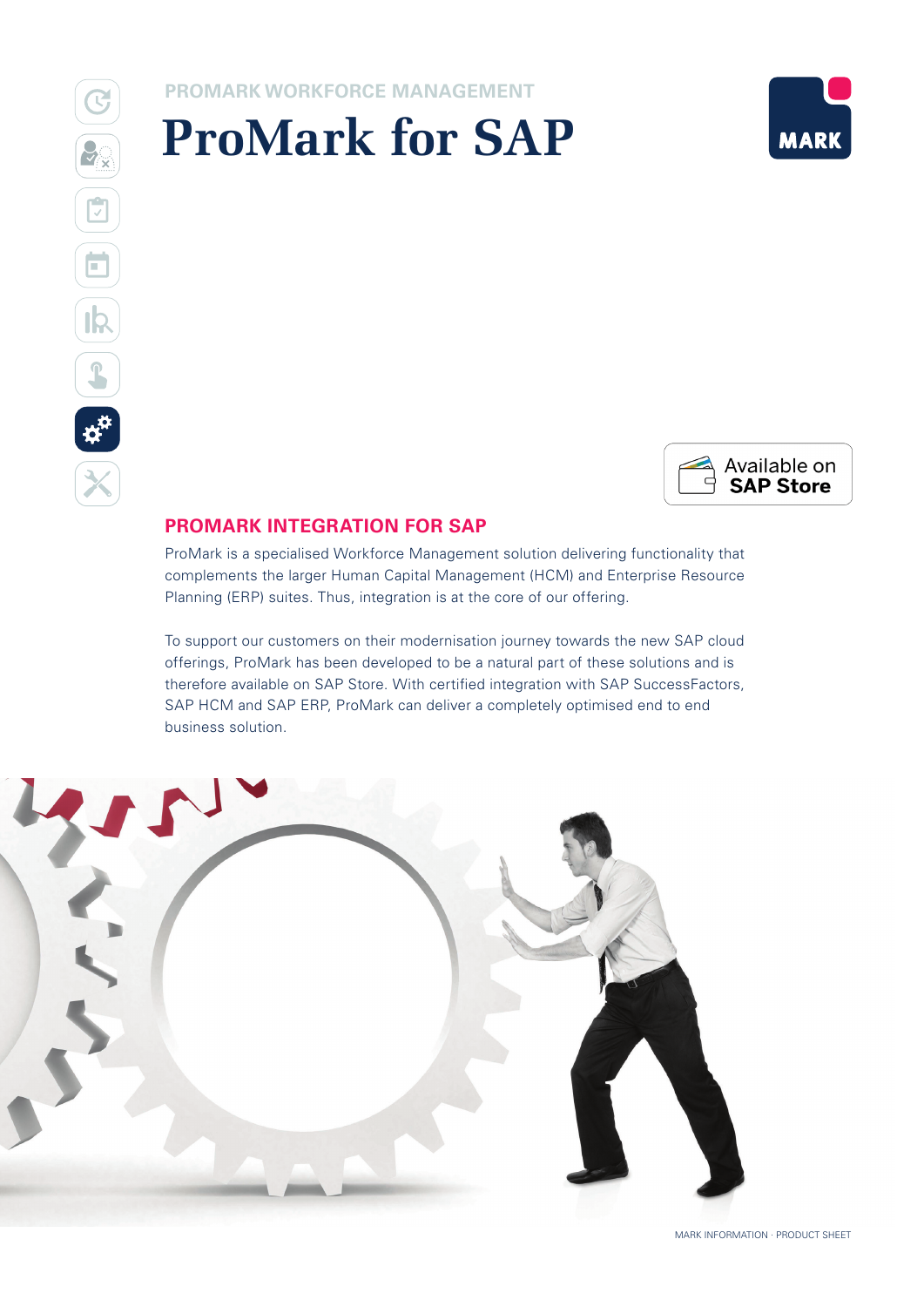# **ProMark for SAP**

#### **SHARING VALUABLE DATA**

#### **ENHANCING THE VALUE OF YOUR SAP SOLUTIONS**

ProMark is a specialised Workforce Management (WFM) solution. By sharing time, absence and task-related data with e.g. HR, payroll and ERP systems through standard integrations, valuable information becomes available when needed – regardless of the technical platform.

#### **CERTIFIED INTEGRATION**

ProMark has certified integration with:

- SAP HCM
- **SAP SuccessFactors**
- SAP ERP

## **OPTIMISED BUSINESS PROCESS WORKFLOW**

ProMark is available as a native cloud solution on SAP Store with built-in integration to SAP SuccessFactors. In addition, there are other types of integration with ProMark if some systems still run on-premise. In that way, Pro-Mark can be part of a completely optimised business process workflow, regardless if the solution is in the cloud or on-premise.



**SAP**<sup>®</sup> Certified Integration with SAP Applications

**SAP**<sup>®</sup> Certified Integration with SAP S/4HANA®



# **EXTENSIVE KNOWLEDGE FROM COMPLEX LABOUR MARKETS**

### **PROMARK WORKFORCE MANAGEMENT OFFERING**

ProMark stands on a 40-year foundation of extensive Workforce Management knowledge gathered in some of the most complex labour agreement markets in Europe.

**ADVANCED WFM FUNCTIONALITY COMPLEMENTING THE SAP SUITE**

With ProMark, companies will get advanced Workforce Management functionality that complements their SAP suite, including:

- Collection of validated time & attendance data with configuration according to the company's union and local agreements, including smooth handling of deviations. This forms the complete payroll basis for all types of employees (blue collar/white collar)
- Advanced management of holiday and sickness according to current rules, including automated work processes
- Combined time and job/project registration enables the company to track that all worked hours are accounted for and provides an overview of progress on orders and capacity in real time
- Employee scheduling and staff roster planning with re-planning at detailed levels, including opportunity for teams to plan their working time themselves
- Standard user interfaces on mobile app, web portal and tablet for employees and managers, automatically driving timely notifications, approvals and validations of data according to the company's business rules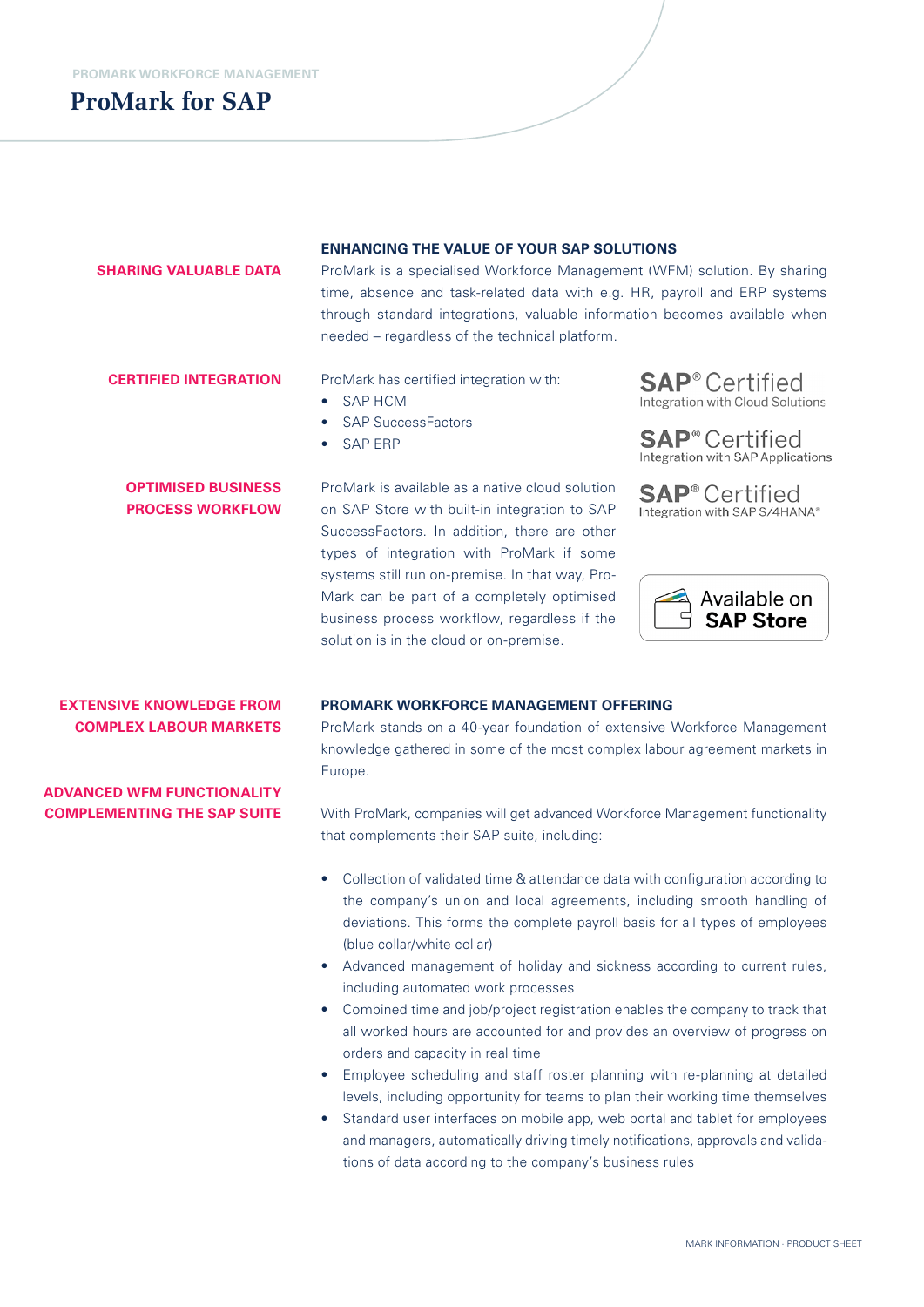# **ProMark for SAP**

#### **INTEGRATION VIA PROHOST**

#### **CERTIFIED INTEGRATION WITH SAP SOLUTIONS**

Via our ProHost integration modules, up-to-date and valuable data can be exchanged seamlessly between ProMark and SAP applications:



#### **EXACT PAYROLL AND ABSENCE RELATED DATA – IN REAL TIME**

**ACCURATE PAYROLL AND ABSENCE DATA**

With ProMark, the company can digitalise all collective and company work agreements with real-time validation and reporting of deviations. Thus, ProMark complements SAP SuccessFactors and SAP HCM by collecting and distributing exact payroll and absence related data – in real time.



**STANDARD INTEGRATION TO SAP HCM VIA PROHOST AND IDOCS**

# **STANDARD INTEGRATION TO SAP SUCCESSFACTORS VIA PROHOST, TILES AND WEB WIDGETS**

The integration between SAP HCM and ProMark is built on standard IDocs from SAP. Via this interface, ProMark receives employee master data, account balances and cost center information from SAP HCM and sends time and absence registrations back in return – without the need for custom programming.

The integration to SAP SuccessFactors can include both data and user interfaces via tiles and web widgets (ProMark REST APIs). A new OData driver in ProHost allows flexible field mapping between the two systems. Authorisation is either formbased or OAuth2 authentication.

The tiles can contain data from ProMark and SAP at the same time. And they can also open the ProMark web portal for more advanced functionality such as employee attendance plan, employee balances, absence calendars, project data, approvals etc.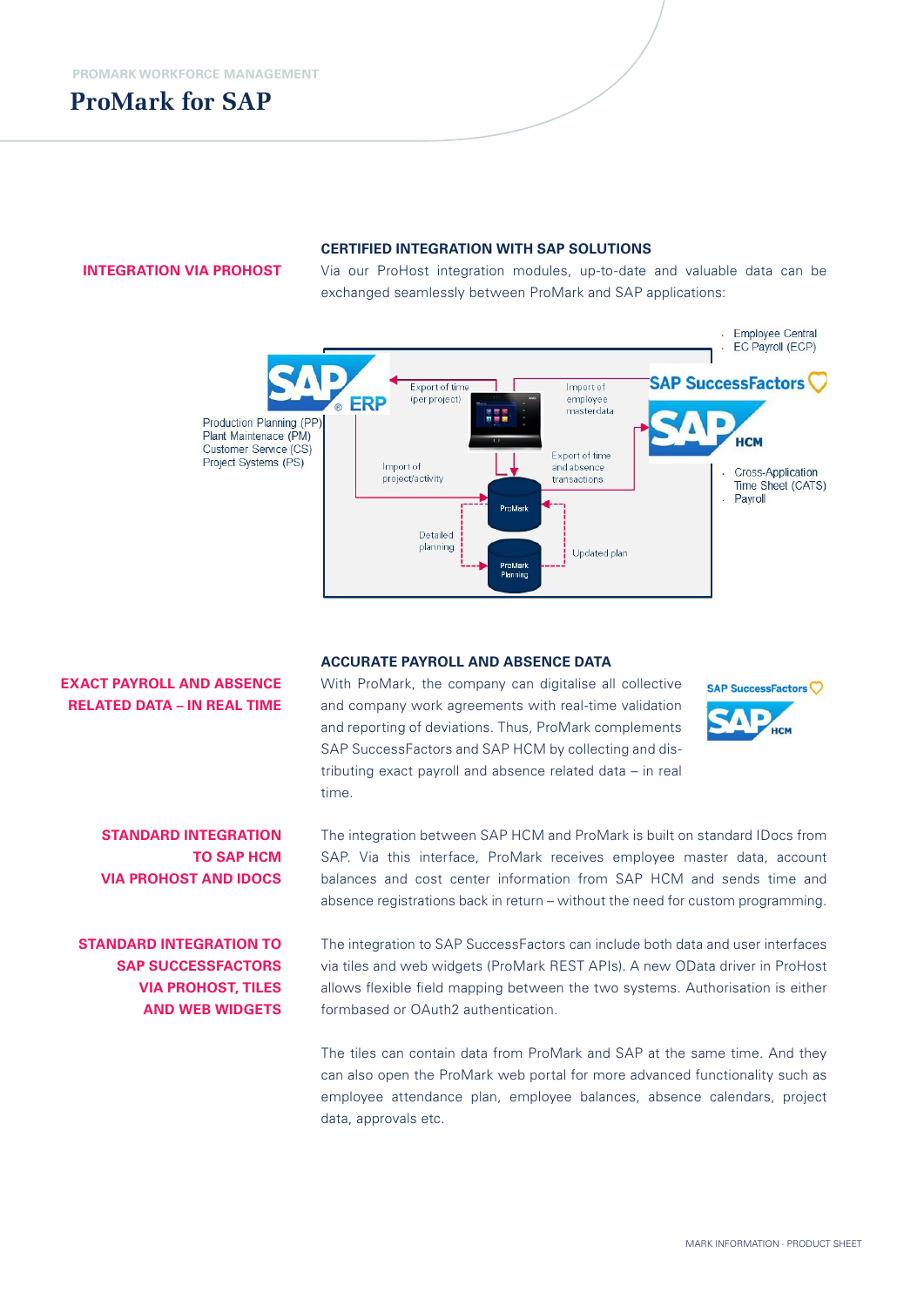# **ProMark for SAP**

## **TYPES OF DATA EXCHANGED**

#### **DATA FROM PROMARK**

- Time registrations (hours)
- Absence registrations
- Validated payroll on all payroll types
- Cost centers • Internal orders

**FACTORS/HCM**

**DATA FROM SAP SUCCESS-**

• Employee master data • Employee balances

**LESS MANUAL ROUTINES AND ERRORS, COMPLIANCE AND INCREASED EFFICIENCY**

**EXTENSION TO SAP**

**TASK MANAGEMENT AT A DETAILED LEVEL**

**STANDARD INTEGRATION VIA PROHOST AND IDOCS** Close integration reduces the manual routines in payroll calculation and errors in the transfer of data, ensures that the company is compliant with regulatory and local agreements and increases efficiency.

#### **EXTENDING SAP TO THE SHOP FLOOR**

ProMark operates at a more detailed level than the SAP system and works as an extension to SAP. Whereas SAP makes the overall master production plan based on demand/ orders and plans the availability of resources, ProMark



tracks performance and progress at the shop floor at a more detailed level in real time, enabling operational planning and re-planning.

The integration between SAP ERP and ProMark is built on standard IDocs from SAP. Via this interface, ProMark can distinguish which SAP module the order comes from based on SAP's order types and return data on the order to the correct module in SAP.

| <b>TYPES OF DATA</b><br><b>EXCHANGED</b> | <b>DATA FROM PROMARK</b>                                                                                                                                                                                                                                                                           | <b>DATA FROM SAP ERP</b>                                                                                                                                                           |
|------------------------------------------|----------------------------------------------------------------------------------------------------------------------------------------------------------------------------------------------------------------------------------------------------------------------------------------------------|------------------------------------------------------------------------------------------------------------------------------------------------------------------------------------|
|                                          | Job transactions: Time, amount and<br>$\bullet$<br>status<br>Job transactions: Scrapped items<br>$\bullet$<br>(reasons)<br>Job cost transactions:<br>$\bullet$<br>• Cost Order (CO)<br>• Project System (PS)<br>• Plant Maintenance (PM)<br>• Customer Service (CS): Time split<br>on payroll type | • Production orders (PP)<br>Cost Order (CO)<br>$\bullet$<br>Project System (PS)<br>Customer Service (CS)<br>$\bullet$<br>Material Management (MM)<br>۰<br>• Plant Maintenance (PM) |

#### **FACT-BASED OVERVIEW FOR BETTER BUSINESS DECISIONS**

This provides the company with a much better overview that ensures a factbased foundation for daily business decisions.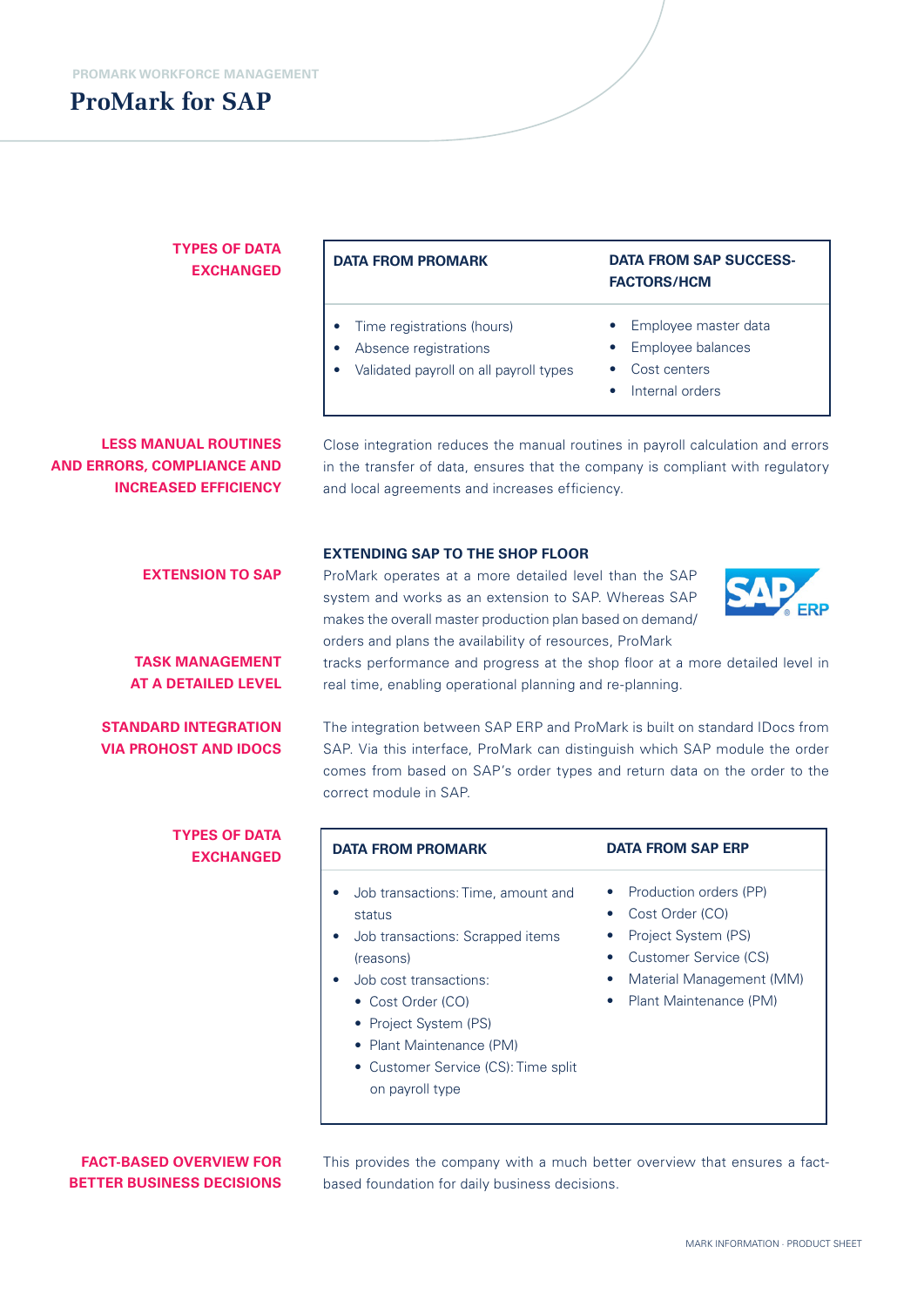**PROMARK WORKFORCE MANAGEMENT**

# **ProMark for SAP**

# **MORE VALUE FROM YOUR SAP SOLUTIONS AND INCREASED EFFICIENCY**

#### **OPTIMISED BUSINESS FLOWS**

# **ENHANCED VALUE OF YOUR SAP SOLUTIONS**

Integrating ProMark and SAP solutions provides many benefits to the company:

- Correct salary with full transparency for the employee and the managers through timely notifications, approvals and validation
- Complete visibility into efficiency by combining time registration with job and project registration, including management of exceptions and deviations
- Ability to follow up on time usage in real time and a correct basis for invoicing of the company's customers
- Efficient management of the company's resources and thus less overtime – with minimal administrative time
- Saved time on registration via modern, intuitive user interfaces such as mobile app, web portal, registration terminal and tablets, also without being online with SAP SuccessFactors
- Low total cost of ownership (TCO) and high return on investment (ROI) compared to SAP SuccessFactors implementations of regulatory and local work agreements, including guaranteed compliance capability

## **FUTURE-PROOF SOLUTION FOR SAP CUSTOMERS**

**LOW TCO AND HIGH ROI**

Thus, ProMark is a future-proof solution for companies that have chosen an SAP strategy.

## **SAP ECO SYSTEM PRESENCE**

- SAP PartnerEdge partner
- ProMark is available on SAP Store
- Included in SAP Partner Finder directory
- Included in SAP Certified Solutions directory
- Member of UKISUG, SBN and SAPSA user groups